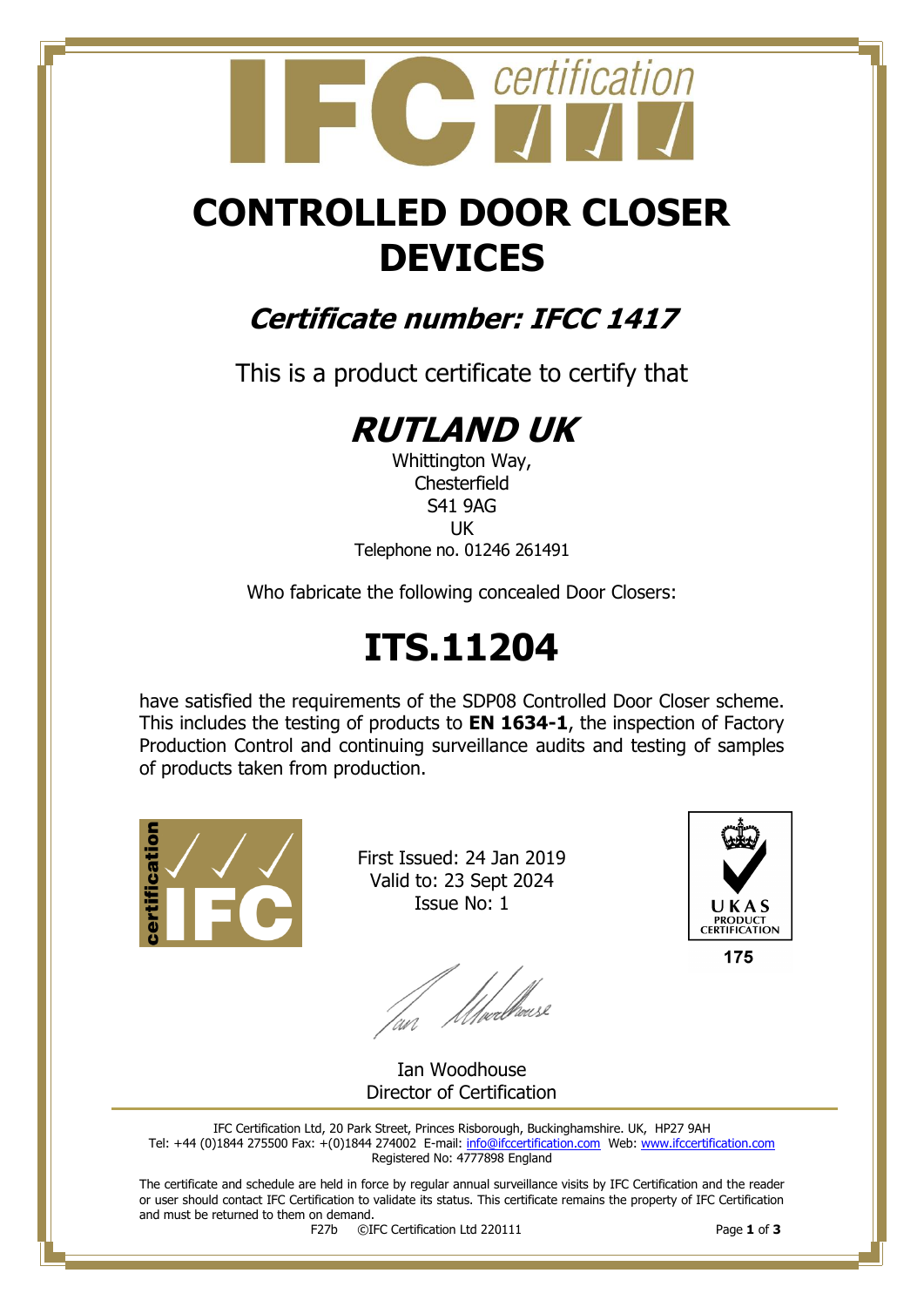certification  $\overline{C}$ 

#### **Rutland ITS.11204 Concealed Overhead Door Closer**

-

Acceptable doorset types and fire resistance periods are identified in the table below:-

| <b>Approved Door Types</b> |            |           |    |              |            |            |  |  |
|----------------------------|------------|-----------|----|--------------|------------|------------|--|--|
| <b>FR</b>                  | <b>IMM</b> | <b>MM</b> | TT | <b>ITT</b>   | <b>ITM</b> | <b>ITC</b> |  |  |
| <b>FD20</b>                |            | v         |    | $\mathbf{v}$ |            |            |  |  |
| <b>FD30</b>                | V          | V         |    | V            |            |            |  |  |
| <b>FD60</b>                | V          | ∿         |    | V            |            |            |  |  |
| <b>FD90</b>                | V          | v         |    | v            | v          |            |  |  |
| <b>FD120</b>               | V          | ٦         | v  | v            | v          |            |  |  |
| <b>FD240</b>               | V          | ∿         |    | v            |            |            |  |  |
| <b>E20</b>                 | V          | v         |    | V            | v          |            |  |  |
| <b>EI20</b>                | ٦ν         |           |    | ٦.           |            |            |  |  |
| <b>E30</b>                 | V          | ٦         |    | V            |            |            |  |  |
| <b>EI30</b>                | V          | ∿         |    | ٦ν           |            |            |  |  |
| <b>E60</b>                 | √          | V         |    | V            | v          |            |  |  |
| <b>EI60</b>                | V          | ٦ν        | v  | V            | v          |            |  |  |
| <b>E90</b>                 | V          |           |    |              |            |            |  |  |
| <b>EI90</b>                | V          |           |    |              |            |            |  |  |
| E120                       |            |           |    |              |            |            |  |  |
| <b>EI120</b>               | ٦          | ٦         |    |              |            |            |  |  |
| E240                       | V          | J         |    |              |            |            |  |  |
| <b>EI240</b>               | ٦.         |           |    | Y            | v          |            |  |  |

#### Key

**Type TT** - 20 minute doorsets that consist of non-metallic leaves in timber frames that do not contain intumescent materials in the frame to leaf gap.

**Type ITT** - 20 minute to 120 minute doorsets containing intumescent seals and consisting of non-metallic faced and edged leaves hung in timber frames

**Type ITM** - 20 minute to 120 minute doorsets containing intumescent seals and consisting of non-metallic faced and edged leaves hung in metal frames.

**Type ITC** - 20 minute to 120 minute doorsets containing intumescent seals and consisting of non-metallic faced and edged leaves hung in proprietary composite frames, of which the principal material is other than timber or metal but which may include any other materials.

**Type MM** - 20 minute to 240 minute doorsets that consist of metallic leaves in metallic frames that do not contain intumescent materials in the frame to leaf gap.

**Type IMM** - 20 minute to 240 minute doorsets that consist of metallic leaves in metallic frames that contain intumescent materials in the frame to leaf gap.

The certificate and schedule are held in force by regular annual surveillance visits by IFC Certification and the reader or user should contact IFC Certification to validate its status. This certificate remains the property of IFC Certification and must be returned to them on demand.<br> $F27b$   $\odot$ I

F27b ©IFC Certification Ltd 220111 Page **2** of **3**